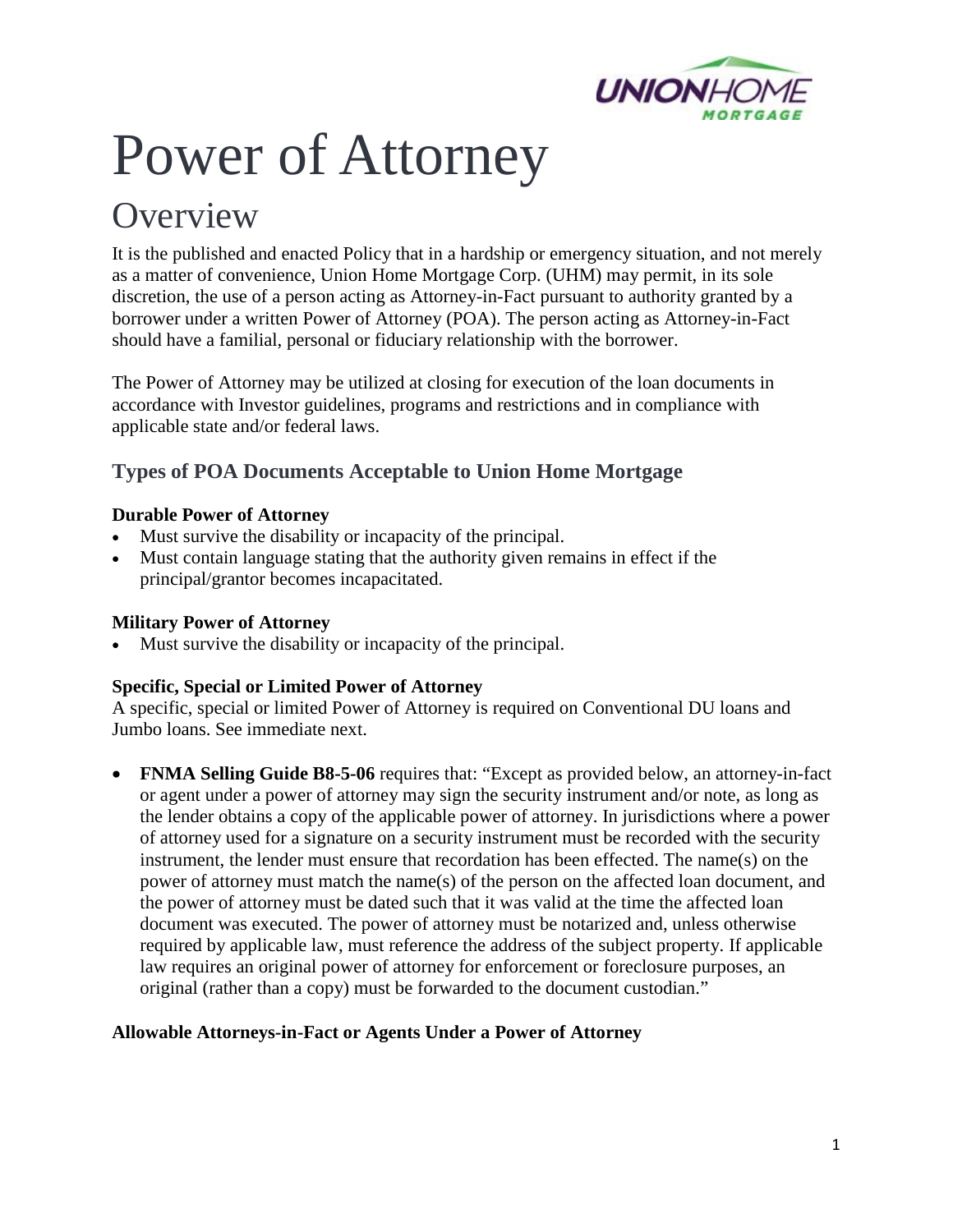

Except as otherwise required by applicable law, or unless they are the borrower's relative, none of the following persons connected to the transaction shall sign the security instrument or note as the attorney-in-fact or agent under a power of attorney:

- the lender;
- any affiliate of the lender;
- any employee of the lender or any other affiliate of the lender;
- the loan originator;
- the employer of the loan originator;
- any employee of the employer of the loan originator;
- the title insurance company providing the title insurance policy or any affiliate of such title insurance company (including, but not limited to, the title agency closing the loan), or any employee of either such title insurance company or any such affiliate; or
- any real estate agent with a financial interest in the transaction or any person affiliated with such real estate agent.

As used herein, the borrower's relative includes any person defined as a relative in this Guide, or a person who is a fiancé, fiancée, or domestic partner of the borrower.

For refinance transactions, an individual who would otherwise be prohibited from serving as an attorney-in-fact or agent under the restrictions above may execute the required loan documents on behalf of the borrower(s), provided all of the following conditions are met:

- The attorney-in-fact or agent is not an employee of the lender.
- The power of attorney expressly states an intention to secure a loan not to exceed a stated amount from a named lender on a specific property.
- The power of attorney expressly authorizes the attorney-in-fact or agent to execute the required loan documents on behalf of a borrower only if the borrower has, to the satisfaction of the attorney-in fact or agent in a recorded, interactive session conducted via the Internet, both:
	- o Confirmed his or her identity; and
	- o Reaffirmed, after an opportunity to review the required loan documents, his or her agreement to the terms and conditions of the required loan documents evidencing such transaction and to the execution of such required loan by such attorney-infact or agent.
- The lender must produce at Fannie Mae's request at any time during the term of the related loan, within a commercially reasonable time following such request and without additional expense to Fannie Mae, a recording and other documentary media memorializing the entirety of the interactive session.

#### **Restrictions on the Use of a Power of Attorney**

Except as required by applicable law, a power of attorney may not be utilized to sign a security instrument or note if either (or both) of the following applies: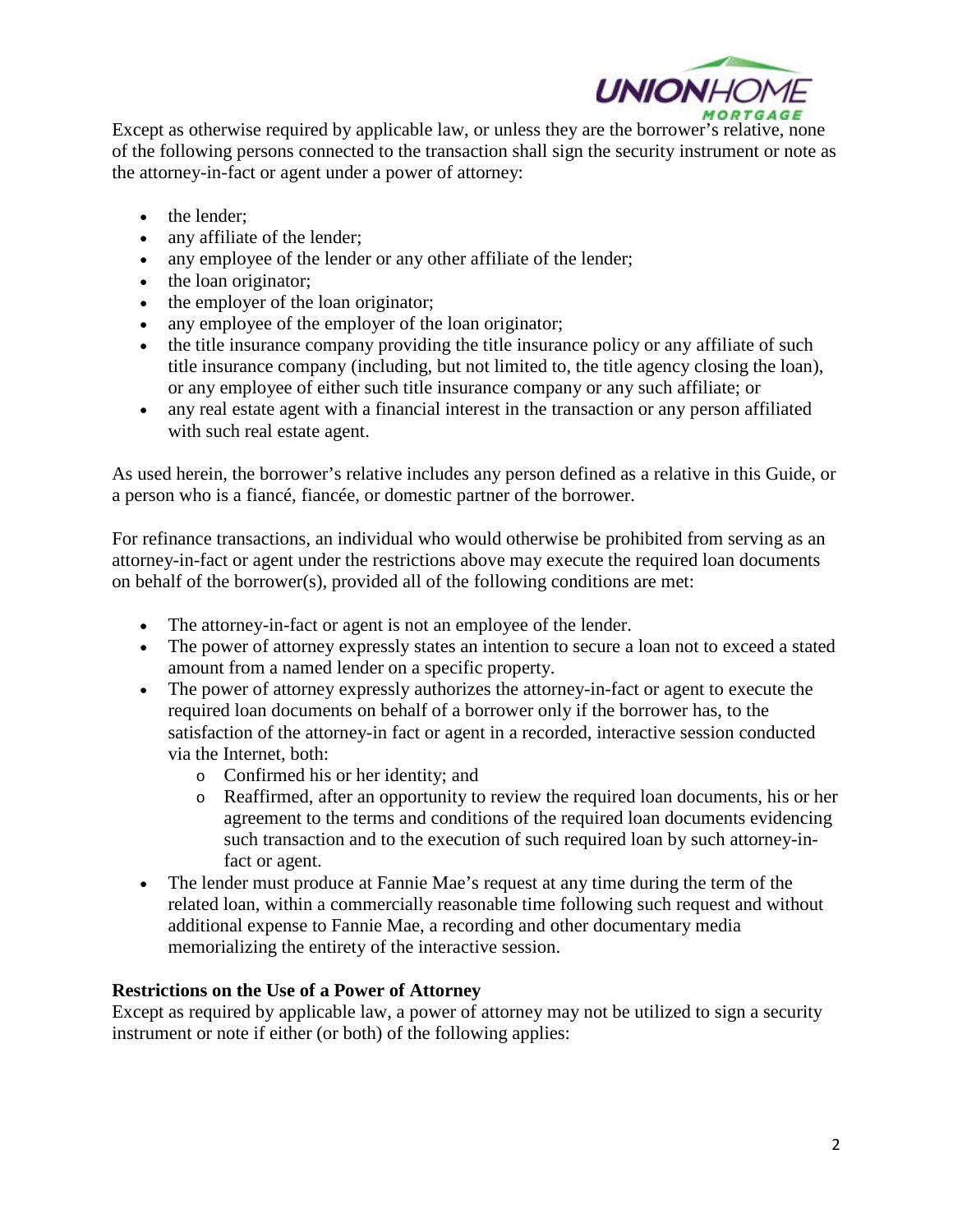

- No other borrower executes such loan document in person in the presence of a notary public. Exceptions: A power of attorney may be utilized to sign such loan document for each borrower:
	- o As permitted in connection with a refinance transaction conducted in a recorded, interactive session on the Internet as described above in Allowable Attorneys-in-Fact or Agents Under a Power of Attorney; or
	- o As long as the attorney-in-fact or agent under the power of attorney is either the borrower's attorney-at-law or the borrower's relative.
- The transaction is a cash-out refinance.

#### **Additional Requirements**

If a power of attorney is used because the lender determines such use is required by applicable law, the lender must include in the mortgage loan file a written statement that explains the circumstances. Such statement must be provided to the document custodian with the power of attorney.

Contains authorization for the attorney-in-fact to perform specific functions related to the real estate financing and is specific to the subject property (references the subject via property address or legal description) and the UHM loan number and loan amount (may state "in an amount not to exceed").

#### **General Power of Attorney**

A general Power of Attorney is only acceptable on Conventional LP loans, USDA loans, FHA loans, and VA loans. A General Power of Attorney must:

- Contain powers to enter in real-estate transactions with specific ability to mortgage, pledge, hypothecate, encumber and execute loan documents;
- Survive the disability or incapacity of the principal; and
- Contain language stating that the authority given remains in effect if the principal/grantor becomes incapacitated.

Additionally, the VA Program requires:

**VA Pamphlet 26-7 Chapter 9 Topic 7(b and e)** requires that "To complete the loan transaction using an attorney-in-fact, VA also requires the veteran's written consent to the specifics of the transaction. This requirement can be satisfied by either:

- The veteran's signature on both the sales contract and the Uniform Residential Loan Application, as long as the veteran's intention to obtain a VA loan on the particular property is expressed somewhere in those documents, or
- A specific power of attorney or other document(s) signed by the veteran, which encompasses the following elements:
	- o Entitlement—A clear intention to use all or a specified amount of entitlement;
	- o Purpose—A clear intention to obtain a loan for purchase, construction, repair, alteration, improvement, or refinancing;
	- o Property Identification—Identification of the specific property;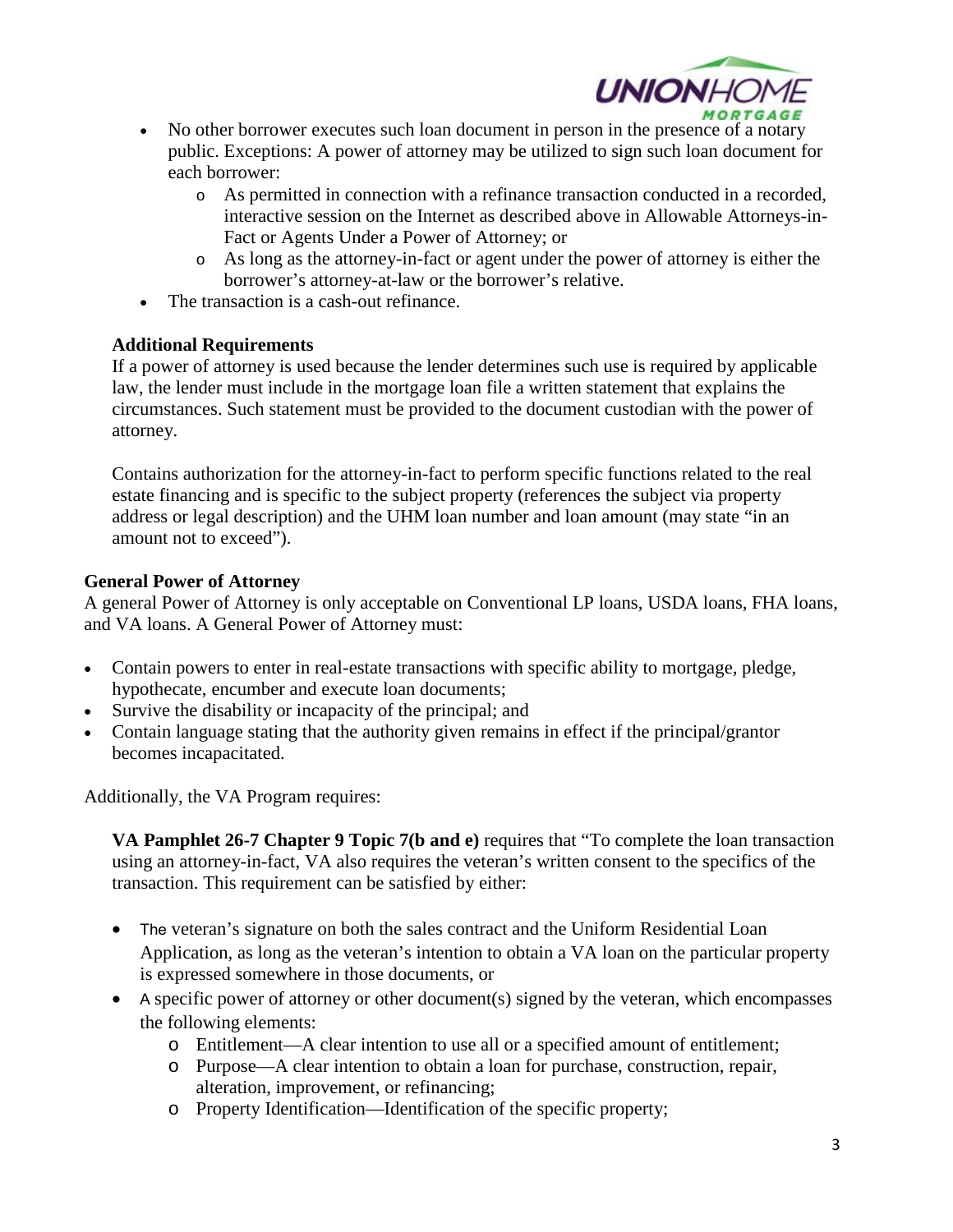

- o Price and Terms—The sales price, if applicable, and other relevant terms of the transaction; and
- o Occupancy—The veteran's intention to use the property as a home to be occupied by the veteran (or other applicable VA occupancy requirement).

VA may relax the requirements in an exceptional case if serious hardship may result due to the time or other pertinent factors involved in obtaining the veteran's consent to the specific transaction.

# General Requirements

The following specifications must be met:

- Indicate clearly that the mortgagor is appointing an attorney in fact;
- Prepared by a licensed attorney, title company and/or be in recordable format;
- Precisely identify who is being appointed;
- The appointed attorney in fact must be the same person signing the note and/or security instrument on behalf of the Principal;
- The Principal's name must match the name on the note and/or security instrument;
- Be signed and dated by the borrower;
- Be witnessed, if the State requires a witness or witnesses;
- Be notarized (if executed outside the U.S. see Power of Attorney Executed Abroad section);
- Be effective prior to the date of the closing and remain in effect for a minimum of thirty (30) days following the consummation date;
- The Attorney in Fact may not be the lender, affiliate of the lender, employee of the lender or the lender's affiliates, originator, employer or employee of the employer of the originator, title company or any affiliate of such title company, real estate agent with a financial interest in the transaction or any person affiliated with such real estate agent;
- Contain a statement of the grantor's (borrower's) name exactly as it will appear on all closing documents;
- Contain a recorder's stamp if previously recorded;
- A separate, executed POA must exist for each borrower not present at closing. An Attorney in An Attorney in Fact may not sign on behalf of multiple borrowers.

# **Loan Application Requirements**

Initial loan applications must be signed by the borrower unless:

• The borrower is on military service with the United States armed forces serving outside the United States or deployed aboard a United States vessel, as long as the power of attorney expressly states an intention to secure a loan on a specific property, or complies with the requirements under the VA Lender's Handbook relating to the powers of attorney for VAinsured mortgage loans; or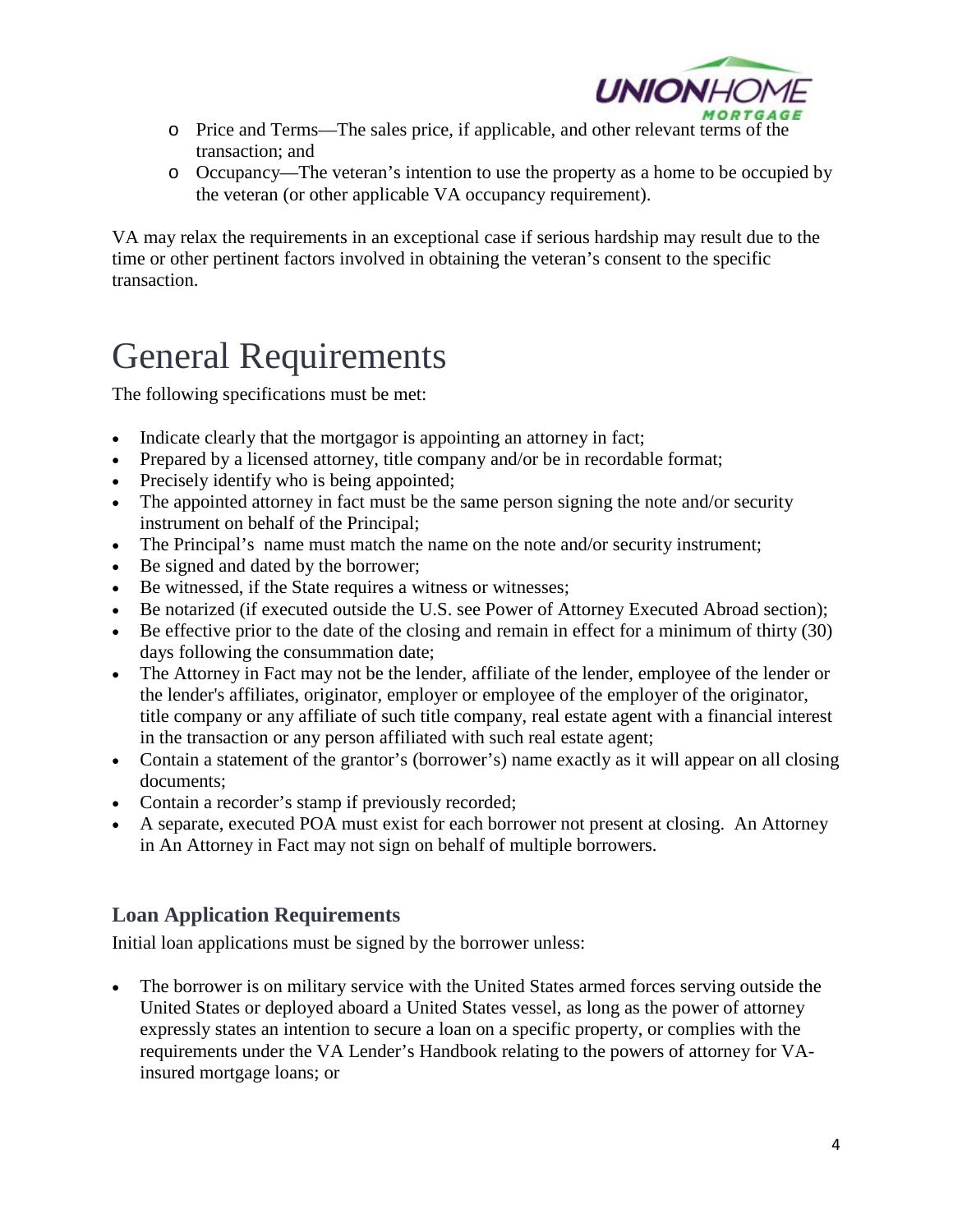

- Such use is required of lender by applicable law.
	- **Note**: If a Power of Attorney is used because UHM determines that such use is required by applicable law, UHM must include in the mortgage file, a written statement that explains the circumstances and will also independently verify and obtain supporting documentation. Such statement is generally to be provided to the document custodian with the Power of Attorney.

### **Restrictions on the use of Power of Attorney's**

A power of Attorney may not be utilized to sign a security instrument or note if no other borrower executed such loan documents in person and in the presence of a notary unless;

- The attorney in fact is the borrowers attorney at law; or
- The attorney in fact is the borrower's relative. **Note:** Relative is defined in the FNMA Selling Guide to include the borrower's spouse, child, fiancé, fiancée, domestic partner, or other dependent or any other individual who is related to the borrower by blood, marriage, adoption, or legal guardianship.

### **Title Company Approval**

If the loan documents are scheduled to be signed by an attorney in fact, the executed and notarized Power of Attorney must be pre-approved by the title company issuing the title policy with express affirmation that the POA is in recordable format. The title company must ensure the lien priority without exception to the POA.

### **UHM Underwriter and Compliance Approval**

The executed and notarized POA must be reviewed and approved by the UHM Underwriter prior to the preparation of the UHM closing documents. Any questions by the UHM Underwriter should be directed to Chris Carkhuff of UHM's Compliance Dept.

# Program Requirements

### **Ineligible Transactions**

Powers of Attorneys are not acceptable for the following types of transactions:

- Jumbo Cash-out Refinance transactions
- FNMA Conventional Cash-out Refinance transactions
- Inter-vivos Revocable Trust loans

### VA Program Requirements

Union Home Mortgage Corp. will allow a veteran to use an attorney in fact to execute any document necessary to obtain a VA-guaranteed loan. All Union Home Mortgage Corp. general requirements must be met in addition to:

• Obtaining the veteran's written consent to the specifics of the transaction (see VA Lender Handbook for specifics);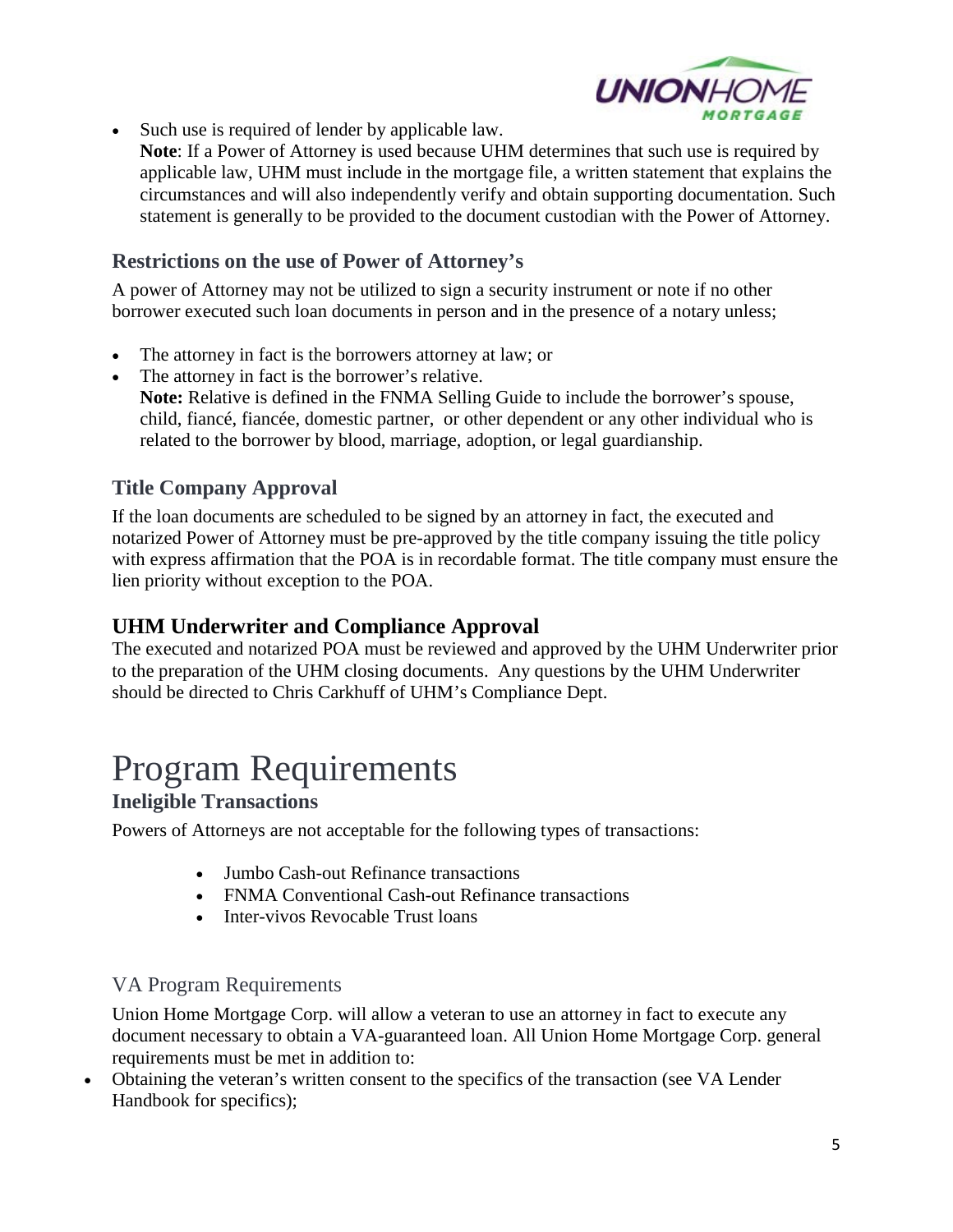

- At the time of closing, the lender must verify that the veteran is alive, and, if on active military duty, not missing in action (MIA) and make the following certification:
- "The undersigned lender certifies that written evidence in the form of correspondence from the veteran or, if on active military duty, statement of his or her commanding officer (including statement of person authorized to act for said officer), affirmatively indicating that the veteran was alive and, if the veteran is on active military duty, not missing in action status on (date), was examined by the undersigned and that the said date is subsequent to the date the note and security instruments were executed on the veteran's behalf by the attorney in fact."

# Signature Requirements

Documents executed by the attorney in fact must be signed according to the following:

| <b>Acceptable Signature Format</b>                                                                           |                                                                                                |
|--------------------------------------------------------------------------------------------------------------|------------------------------------------------------------------------------------------------|
| ****                                                                                                         | Jane Mac by John Mac, as her Attorney-in-Fact<br>Jane Mac by John Mac, as her Attorney-in-Fact |
| John Mac as AIF for Jane Mac pursuant to POA dated XX-XX-XX<br>Jane Mac by John Mac, as her Attorney-in-Fact |                                                                                                |
| Jane Mac by John Mac AIF<br>Jane Mac by John Mac, as her Attorney-in-Fact                                    |                                                                                                |
| Jane Mac by John Mac POA<br>Jane Mac by John Mac, as her Attorney-in-Fact                                    |                                                                                                |
| John Mac, Attorney in Fact for Jane Mac<br>Jane Mac by John Mac, as her Attorney-in-Fact                     |                                                                                                |
|                                                                                                              |                                                                                                |

• To promote consistency and uniformity, UHM requires that the signature line be typed exactly as above. The preferred method of signature is the  $1<sup>st</sup>$  example above identified by the 5 underlined red stars.

# **Power of Attorney Executed Abroad**

A POA may be executed and notarized in an Embassy, Consulate, or on a Military Base. All requirements set forth by the State Department for overseas Citizens Services and the Uniform Code of Military Justice must be met.